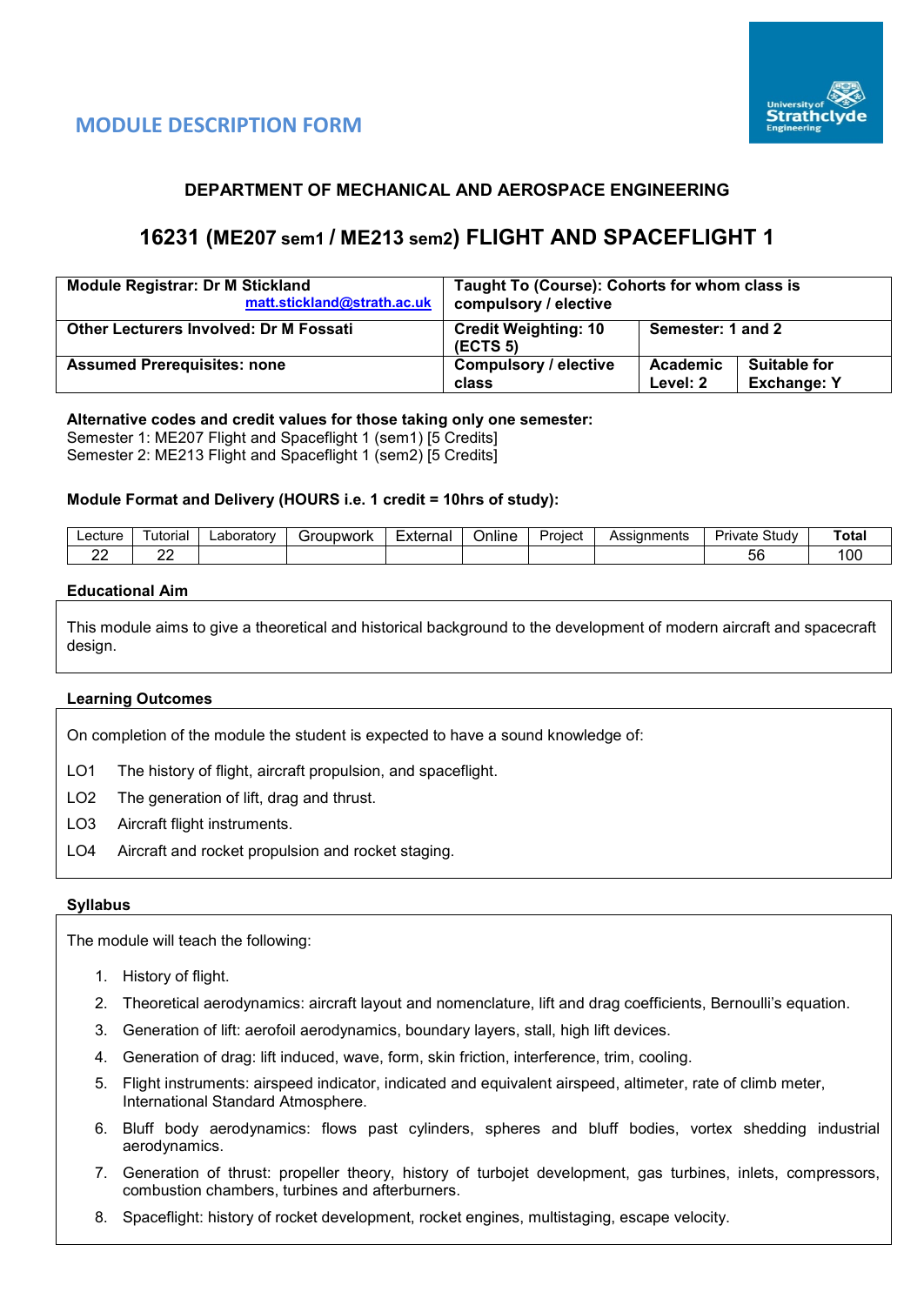#### **Assessment of Learning Outcomes**

## **Criteria**

For each of the Module Learning Outcomes the following criteria will be used to make judgements on student learning:

LO1 The history of flight, aircraft propulsion, and spaceflight.

C1 Have a sound knowledge of the history of aviation and be able to discuss this.

LO2 The generation of lift, drag and thrust.

- C1 Be able to explain how lift is created and what causes flow separation.
- C2 Understand non dimensional numbers in relation to lift drag and Reynolds effects.
- C3 Be able to calculate lift and drag forces using lift and drag coefficients.

LO3 Aircraft flight instruments.

- C1 Understand how flight instruments work and be able to describe them in detail.
- C2 Be able to explain the difference between true, indicated and equivalent airspeed.

LO4 Aircraft and rocket propulsion and rocket staging.

- C1 be able to describe how jet and rocket engines produce thrust.
- C2 be able to describe the purpose of both constant pitch and variable pitch propeller.
- C3 calculate burnout velocities for multiple stage rockets.

The standards set for each criterion per Module Learning Outcome to achieve a pass grade are indicated on the assessment sheet for all assessment.

**Principles of Assessment and Feedback**

*(within Assessment and Feedback Policy at:<https://www.strath.ac.uk/professionalservices/staff/policies/academic/> )*

Assessment will be by online examination using Myplace.

Students will be able to assess their progress and obtain feedback by a number of online quizzes that will not be assessed. Tutorial sheets will be provided which may be discussed during tutorial sessions. Feedback on the December and April/May examinations will be provided automatically after the end of the examination.

#### **Assessment Method(s) Including Percentage Breakdown and Duration of Exams** *(individual weightings)*

|           |          | <b>Examination (online)</b> |            |        | <b>Coursework</b> |        | <b>Practical</b> | <b>Project</b> |           |
|-----------|----------|-----------------------------|------------|--------|-------------------|--------|------------------|----------------|-----------|
| Number    | Month(s) | Duration                    | Weiahtina  | Number | Weiahtina         | Number | Weiahtina        | Number         | Weighting |
|           | Dec &    | 30mins                      | 100%       |        |                   |        |                  |                |           |
|           | Apr/May  | each                        | (50% each) |        |                   |        |                  |                |           |
| $*$ LO1-4 |          |                             |            |        |                   |        |                  |                |           |

*\* L/Os: Indicate which Learning Outcomes (L01, L02, etc) are to be assessed by exam/coursework/practical/project as required.*

## **Coursework / Submissions deadlines:**

### **Resit Assessment Procedures:**

1hr examination (online via Myplace) in August diet

#### **PLEASE NOTE:**

**Students need to gain a summative mark of 40% to pass the module. Students who fail the module at the first attempt will be re-assessed during the August diet. This re-assessment will consist entirely of an exam***.* **No marks from any previous attempts will be transferred to a new resit attempt.**

#### **Recommended Reading**

| ****Purchase essential<br>*Simply for reference (do NOT purchase) | ***Purchase recommended | **Highly recommended reading |  |
|-------------------------------------------------------------------|-------------------------|------------------------------|--|
| .                                                                 |                         |                              |  |

"Aircraft Flight" by R H Barnard & D R Philpott, Longman, ISBN 0-582-00338-5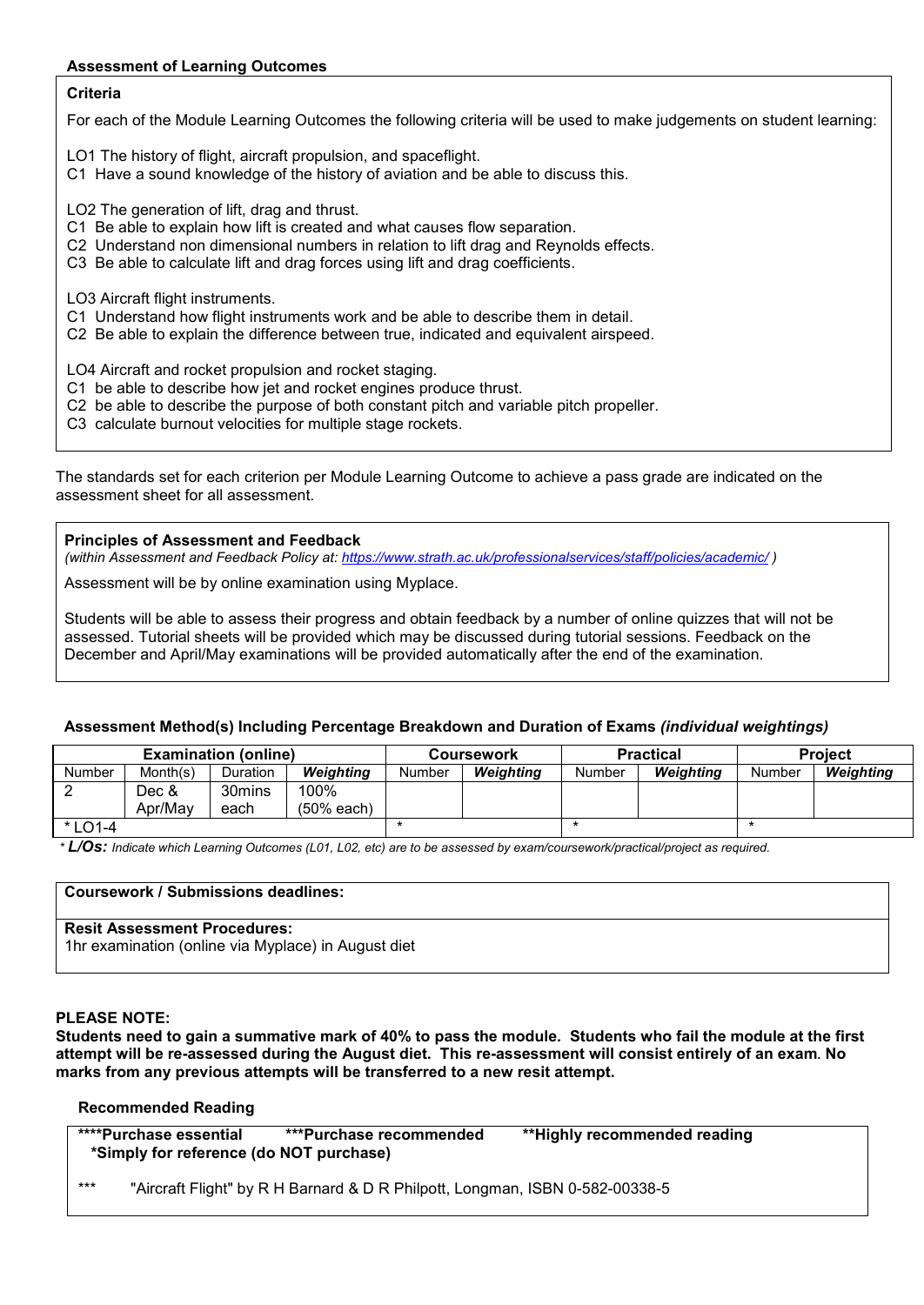## **Additional Student Feedback**

*(Please specify details of when additional feedback will be provided)*

| <br>$ -$<br><br>$n -$<br> |
|---------------------------|

| Session: 2021/22                               |  |
|------------------------------------------------|--|
| <b>Approved:</b>                               |  |
| Course Director Signature: Dr E Henderson (SG) |  |
|                                                |  |

**Date of Last Modifications: September 3, 2021**

(Updated Jul 2021)